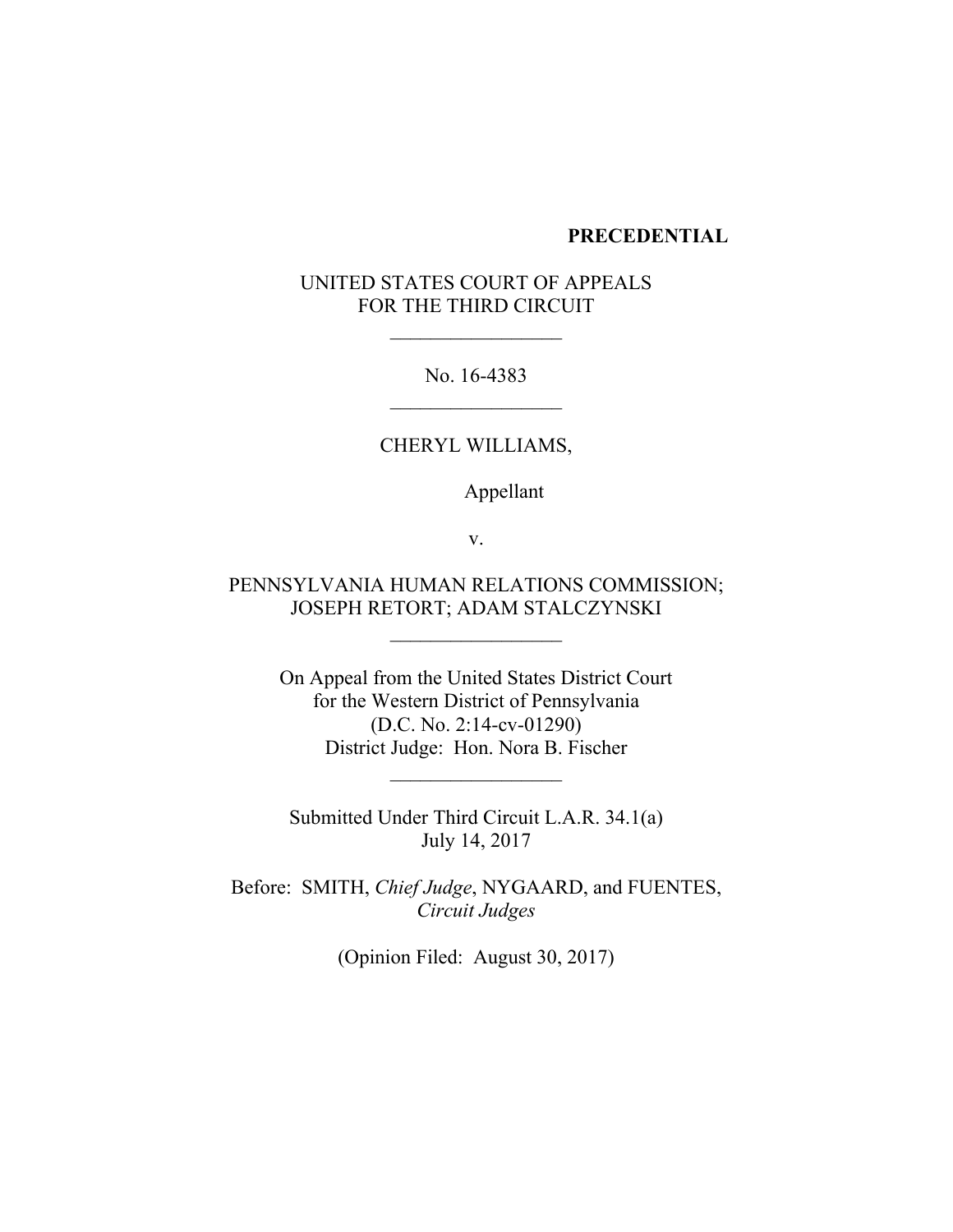Christi M. Wallace Kraemer, Manes & Associates 600 Grant Street U.S. Steel Tower, Suite 660 Pittsburgh, PA 15219

*Attorney for Appellant*

Josh Shapiro John G. Knorr Thomas L. Donahoe Kemal A. Mericli Office of Attorney General of Pennsylvania 564 Forbes Avenue 6 th Floor, Manor Complex Pittsburgh, PA 15219

*Attorneys for Appellees*

## OPINION OF THE COURT  $\mathcal{L}_\text{max}$  and  $\mathcal{L}_\text{max}$  and  $\mathcal{L}_\text{max}$

FUENTES, *Circuit Judge*.

Cheryl Williams, an African-American woman, claims that she was subjected to constant harassment at the Pennsylvania Human Relations Commission (the "Commission") by her supervisors, Joseph Retort and Adam Stalczynski. As a result of this treatment, she alleges she faced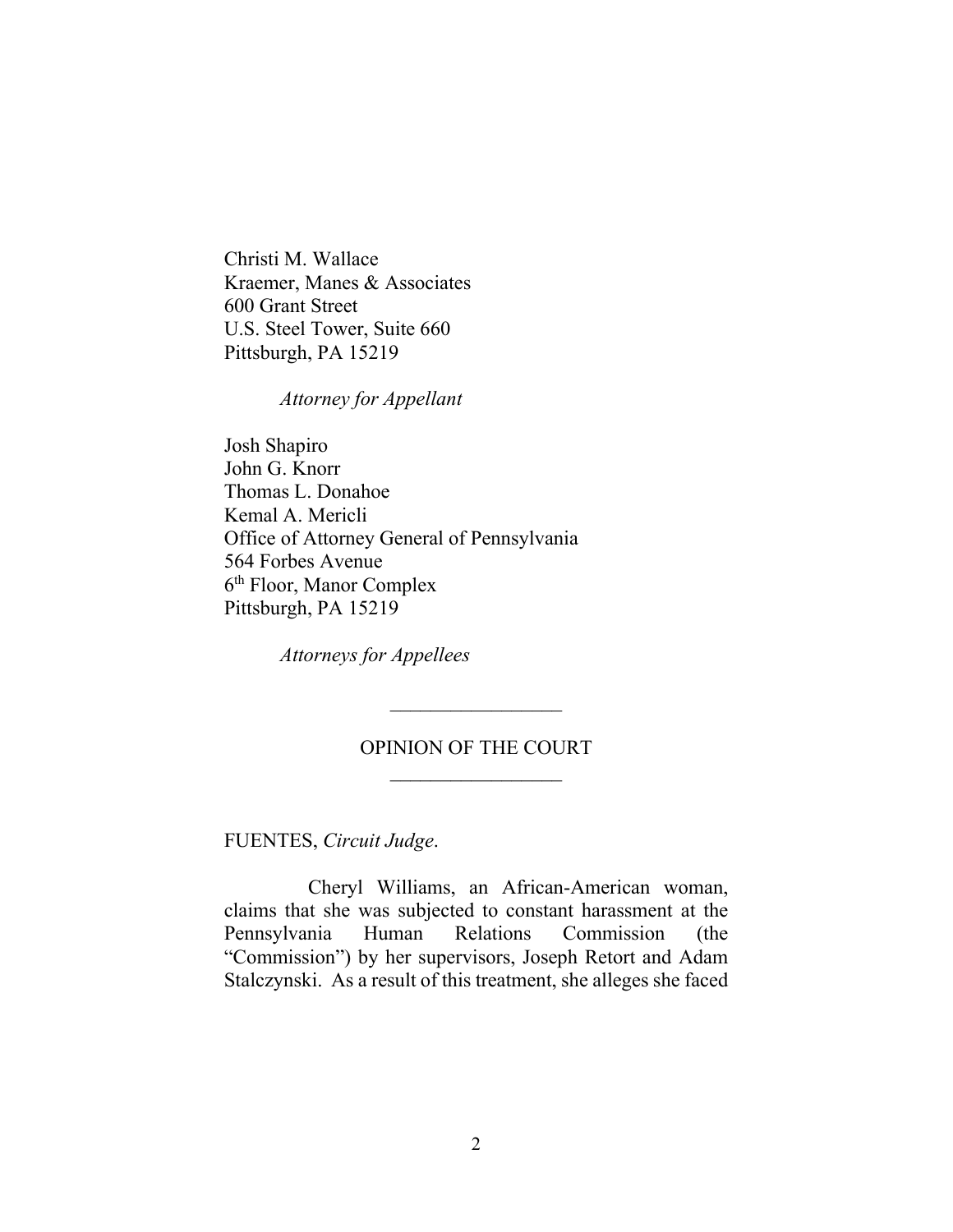a hostile work environment and was ultimately constructively discharged from her position as a Human Relations Representative. She then filed this action against the Commission under Title VII of the Civil Rights Act of 1964 ("Title VII"),<sup>1</sup> seeking damages for the loss of her job and the harm sustained to her physical and emotional health. She also included claims against her former supervisors, Retort and Stalczynski, claiming that they violated her federal rights under Title VII and the Americans with Disabilities Act ("ADA")<sup>2</sup> and they are therefore liable for damages under 42 U.S.C. § 1983.<sup>3</sup> On defendants' motion, the District Court granted summary judgment in favor of all defendants.

In this case, we address for the first time whether violations of Title VII and the ADA may be brought through § 1983. In light of the comprehensive administrative scheme established by Title VII and the ADA, we conclude that these claims, standing alone, may not be asserted under § 1983. And because we also agree with the District Court that Plaintiff Cheryl Williams presents no triable issues of fact on her Title VII claims against the Commission, we will affirm.

<sup>1</sup> 42 U.S.C. § 2000e, *et seq.*

<sup>2</sup> 42 U.S.C. § 12112, *et seq.*

 $3$  As discussed more fully below,  $\S$  1983 allows plaintiffs to recover damages when their federal constitutional or statutory rights are violated by state actors.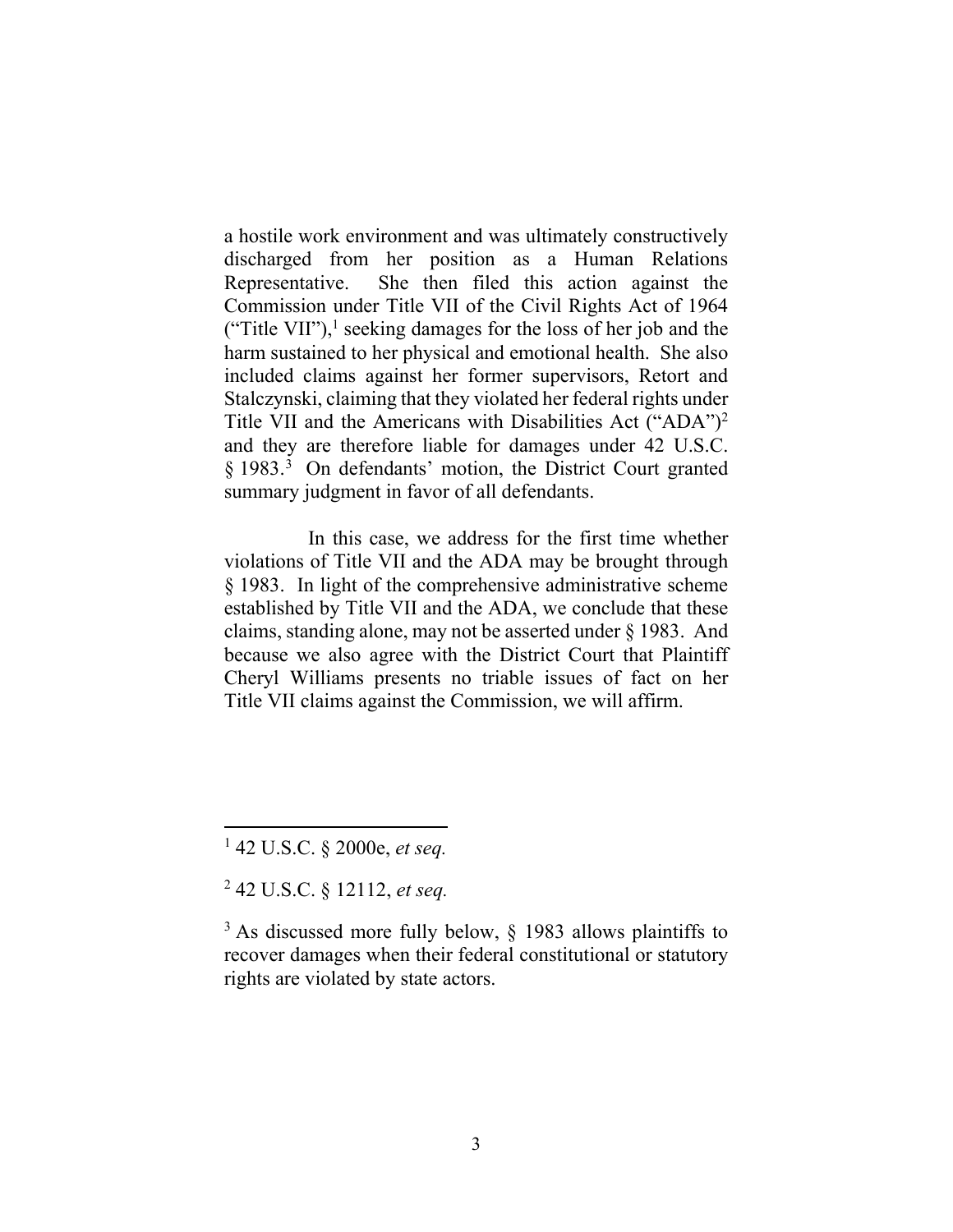### A.

Williams was originally employed at the Commission in the early 1990s, and she returned to the Commission in September 1999 as a Human Relations Representative in the Pittsburgh office. There, she was tasked with investigating complaints of discrimination, interviewing witnesses, negotiating settlements, conducting fact-finding conferences, and writing reports and conciliation recommendations. Williams also served as Chairperson of a union that represents Commission investigators, acting as the primary negotiator for matters related to their terms and conditions of employment.

Williams was primarily supervised by Joseph Retort, a Caucasian man, from 2010 until her resignation in January 2014. She was also indirectly supervised by the Executive Director of the Pittsburgh office, a post held by George Simmons during most of Williams's time at the Commission. Eventually, Simmons retired and, in December 2012, Adam Stalczynski assumed the role of Executive Director. He supervised Williams until her resignation.

Williams claims that, between 2009 and 2013, she suffered discrimination at the hands of various Commission personnel, primarily Joseph Retort and Adam Stalczynski. Specifically, she alleges that: (1) she was suspended without pay for five days in 2009 after she objected to the presence of Commission attorneys at fact-finding conferences, (2) the Commission refused to accommodate her workstation needs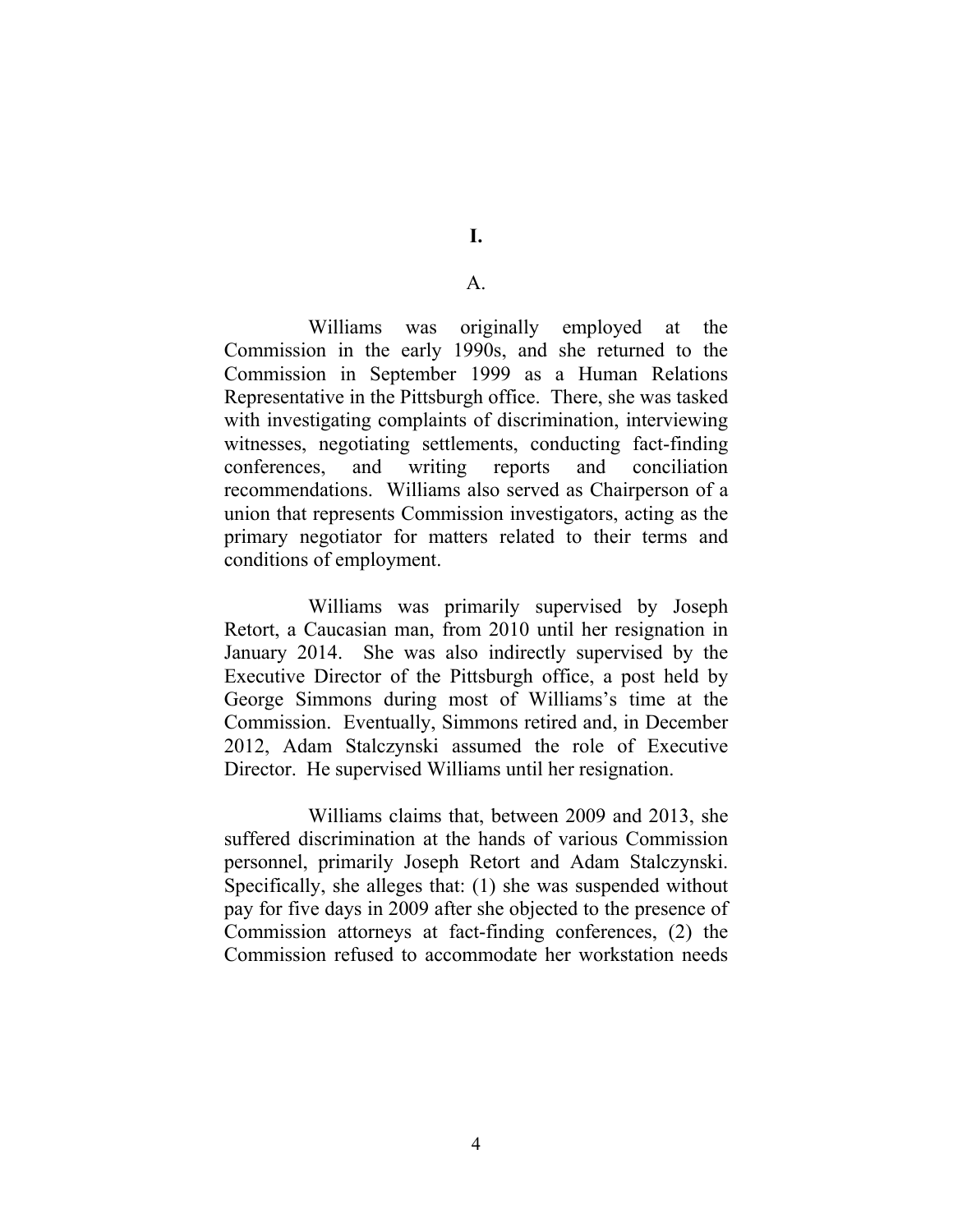when they moved offices in  $2010<sup>4</sup>$  (3) Retort improperly placed her on a performance improvement plan for a few weeks in 2010, (4) she was struck by a Commission attorney in 2011 while attempting to leave Simmons's office, (5) her co-worker overheard a Commission attorney call Williams a "bitch" in 2012, <sup>5</sup> and (6) she was wrongly reprimanded for insubordination in August 2013 following a confrontation with Stalczynski regarding her requests for leave. Williams contends that each of these incidents, both individually and in their totality, were not the result of common workplace strife, but were unlawful instances of discrimination based on her status as an African-American woman.

After leaving work in August 2013, Williams submitted a Family Medical Leave Act ("FMLA") request seeking leave from the Commission because she had leg pain and diffuse muscle aches from fibromyalgia. She was granted FMLA leave through February 2014, but never returned to work. She resigned from the Commission several months later.

<sup>4</sup> Williams suffers from certain physical ailments, primarily fibromyalgia and chronic musculoskeletal pain. Fibromyalgia is a chronic pain disorder that causes widespread pain and tenderness to touch. Williams had previously received various accommodations, including voice-activated computer software, a telephone headset, a raised monitor, a trackball mouse, and a footstool due to these conditions. But after the move to a new office building in 2010, the Commission did not provide Williams with her previous workstation set up.

<sup>5</sup> App. at 719.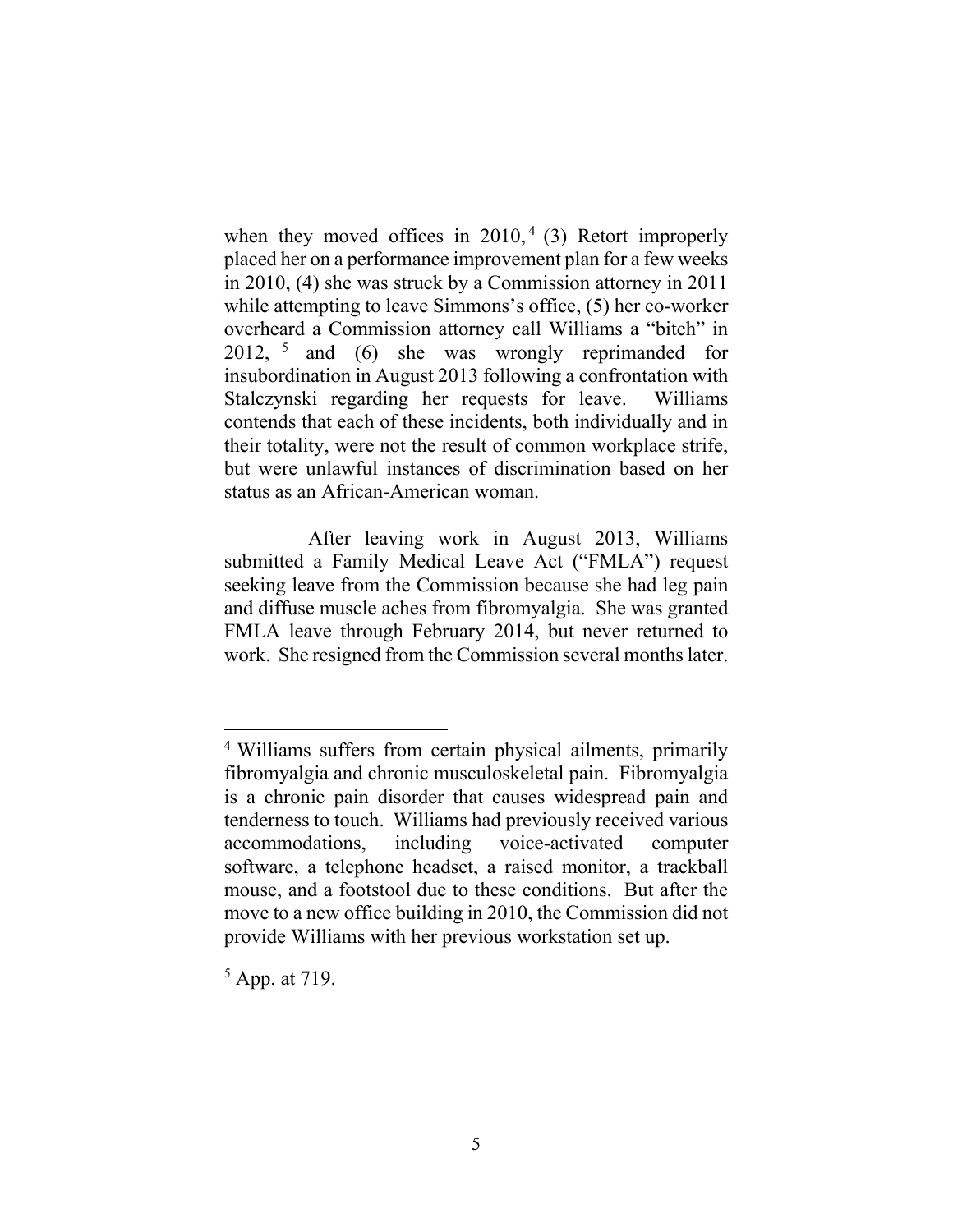In November 2013, Williams lodged a charge of discrimination with the Equal Employment Opportunity Commission ("EEOC"). She subsequently received a right-tosue letter from the EEOC and filed a four-count amended complaint with the District Court. Only two counts of her complaint are relevant to this appeal: $<sup>6</sup>(1)$  a claim against the</sup> Commission for discrimination, hostile work environment, and constructive discharge under Title VII; and (2) a § 1983 claim against her supervisors, Retort and Stalczynski, based on violations of Title VII and the ADA.<sup>7</sup>

<sup>6</sup> After a partial motion to dismiss, the District Court dismissed claims against the Commission for violations of the ADA, the Age Discrimination in Employment Act, and the Pennsylvania Human Relations Act ("PHRA"). *Williams v. Pa. Human Relations Comm'n*, No. 14-1290, 2016 WL 6834612, at \*1 (E.D. Pa. Nov. 21, 2016); *Williams v. Pa. Human Relations Comm'n*, No. 14-1290, 2015 WL 222388, at \*1 (W.D. Pa. Jan. 14, 2015). These claims are not before us on appeal.

<sup>7</sup> Williams also included § 1983 claims against Retort and Stalczynski based on PHRA violations. However, it is beyond dispute that PHRA claims are not cognizable under § 1983 because they are derived from state, rather than federal, law. *McMullen v. Maple Shade Twp.*, 643 F.3d 96, 99 (3d Cir. 2011) ("Thus, by its terms, § 1983 provides a remedy for violations of federal, not state or local, law."). And, on appeal, Williams advances no argument that PHRA rights may be vindicated under § 1983. *See* Appellant's Br. at 7-13.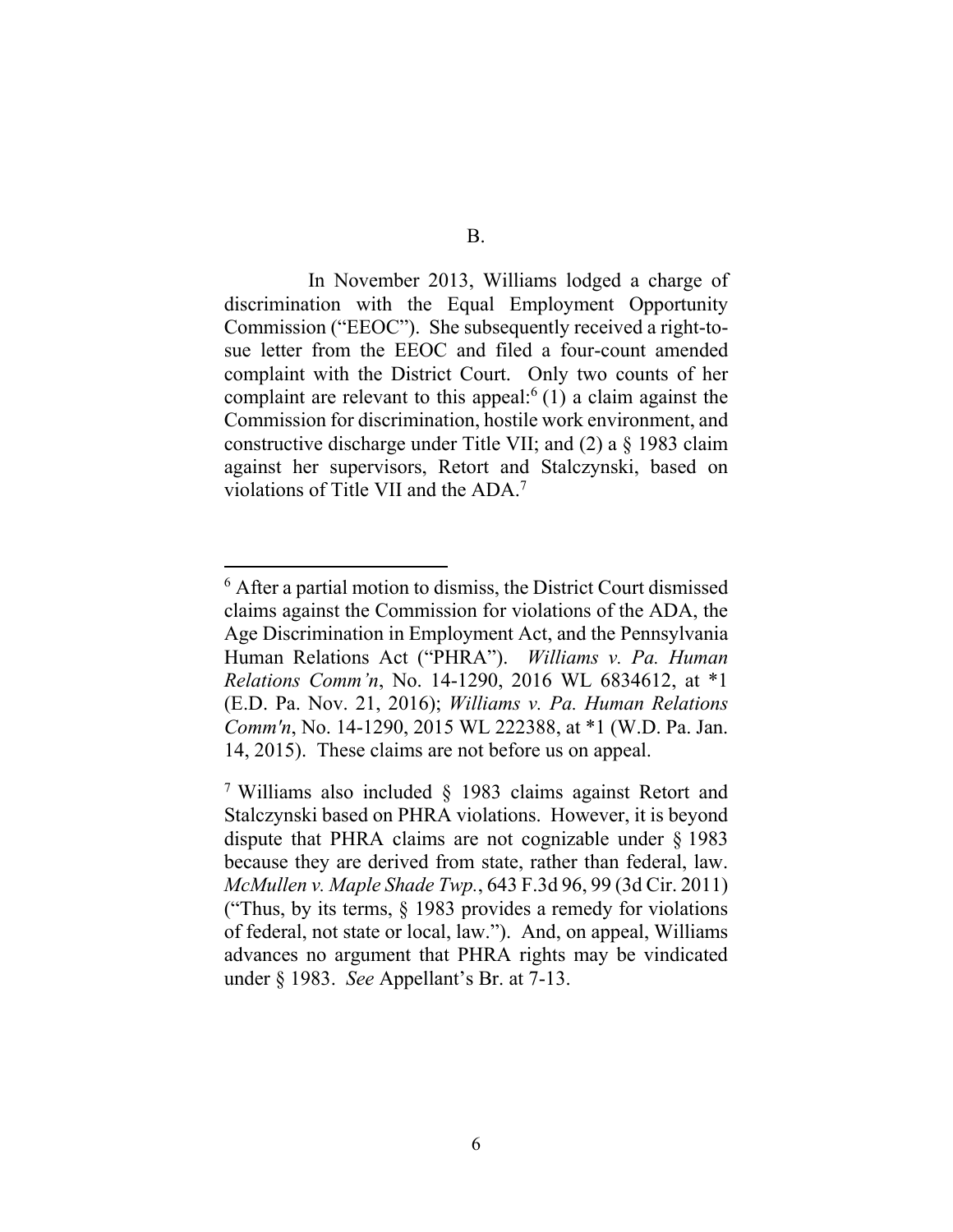On defendants' motion for summary judgment, the District Court first entered judgment in favor of Retort and Stalczynski on Williams's § 1983 claim, concluding that Title VII and ADA claims cannot be vindicated through § 1983 because doing so would frustrate Congress's statutory scheme.<sup>8</sup> With respect to Williams's Title VII claim against the Commission, the District Court determined that Williams was required to file a complaint with the EEOC within 300 days of any alleged unlawful employment practice, and therefore any discrete discriminatory acts outside this period were not cognizable.<sup>9</sup> The Court then addressed every alleged adverse employment action and determined that, under the totality of the circumstances, these incidents were not severe or persistent enough to sustain a claim for hostile work environment or constructive discharge.<sup>10</sup> Thus, the District Court entered summary judgment for the Commission on Williams's Title VII claims.

<sup>8</sup> *Williams*, 2016 WL 6834612, at \*11-13.

<sup>9</sup> *Id.* at \*13-18.

 $10$  *Id.* at \*18-25.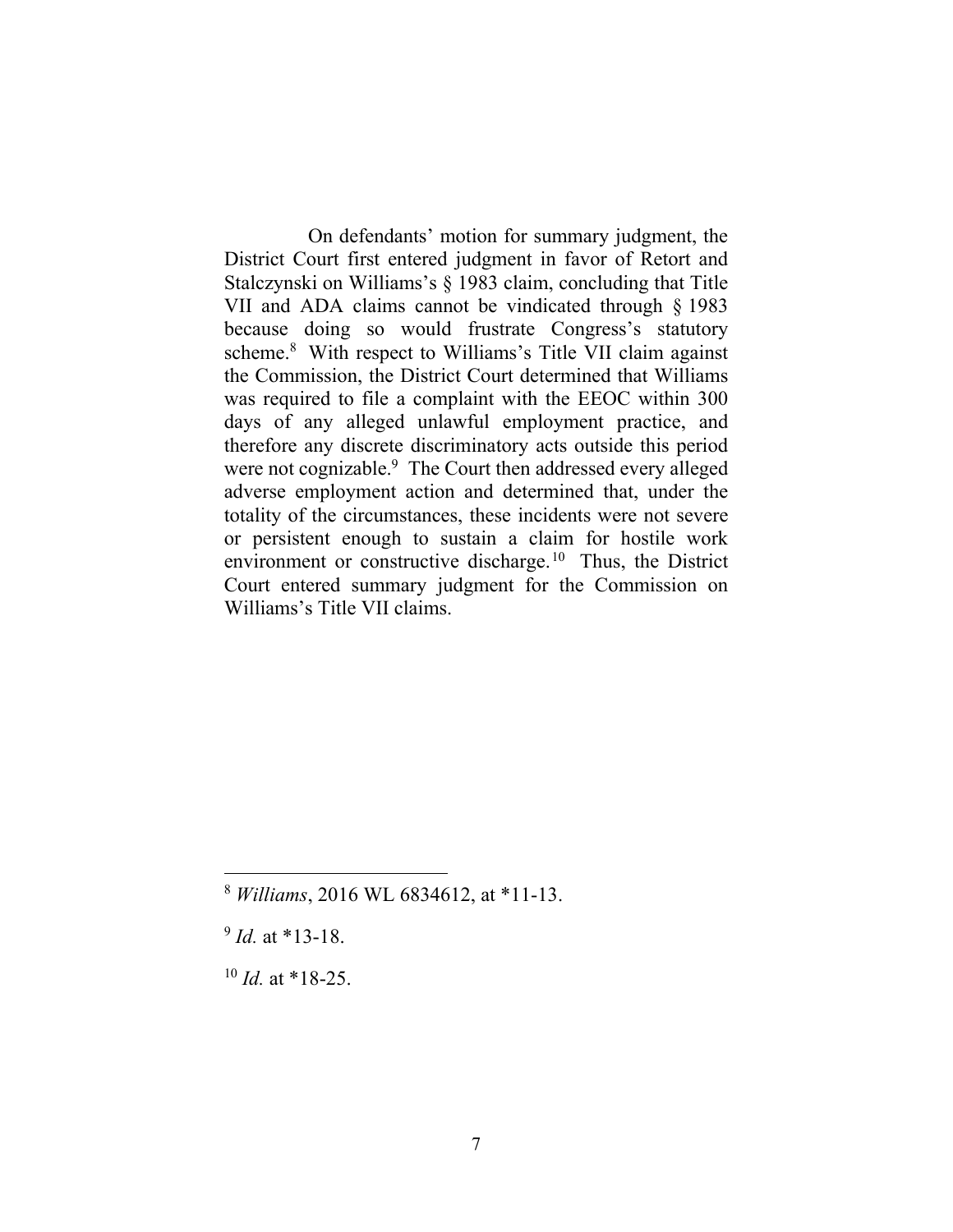Williams maintains that the District Court erred by (1) granting summary judgment for Retort and Stalczynski on her § 1983 claims, and (2) granting summary judgment for the Commission on her Title VII claims. Both arguments are unavailing.

A.

Williams first contends that, contrary to the District Court's conclusion, her ADA and Title VII claims against Retort and Stalczynski are cognizable under § 1983. We, however, reject this argument and, in line with every circuit to address this issue, hold that plaintiffs may not seek damages under § 1983 for stand-alone violations of either Title VII or the ADA.

<sup>&</sup>lt;sup>11</sup> The District Court had jurisdiction pursuant to 28 U.S.C. §§ 1331 and 1367. We have appellate jurisdiction under 28 U.S.C. § 1291. We exercise plenary review over the district court's grant of summary judgment, applying the same standard that the court should have applied. *Howley v. Mellon Fin. Corp.*, 625 F.3d 788, 792 (3d Cir. 2010). Summary judgment should be granted if, viewing the facts in the light most favorable to the non-moving party, there is no genuine issue of material fact and the moving party is entitled to judgment as a matter of law. *Id.*; Fed. R. Civ. P. 56(a). A dispute about a material fact is "genuine" only if the evidence is such that a reasonable jury could return a verdict for the nonmoving party. *Capps v. Mondelez Glob., LLC*, 847 F.3d 144, 151 (3d Cir. 2017) (quoting *Anderson v. Liberty Lobby, Inc.*, 477 U.S. 242, 248 (1986)).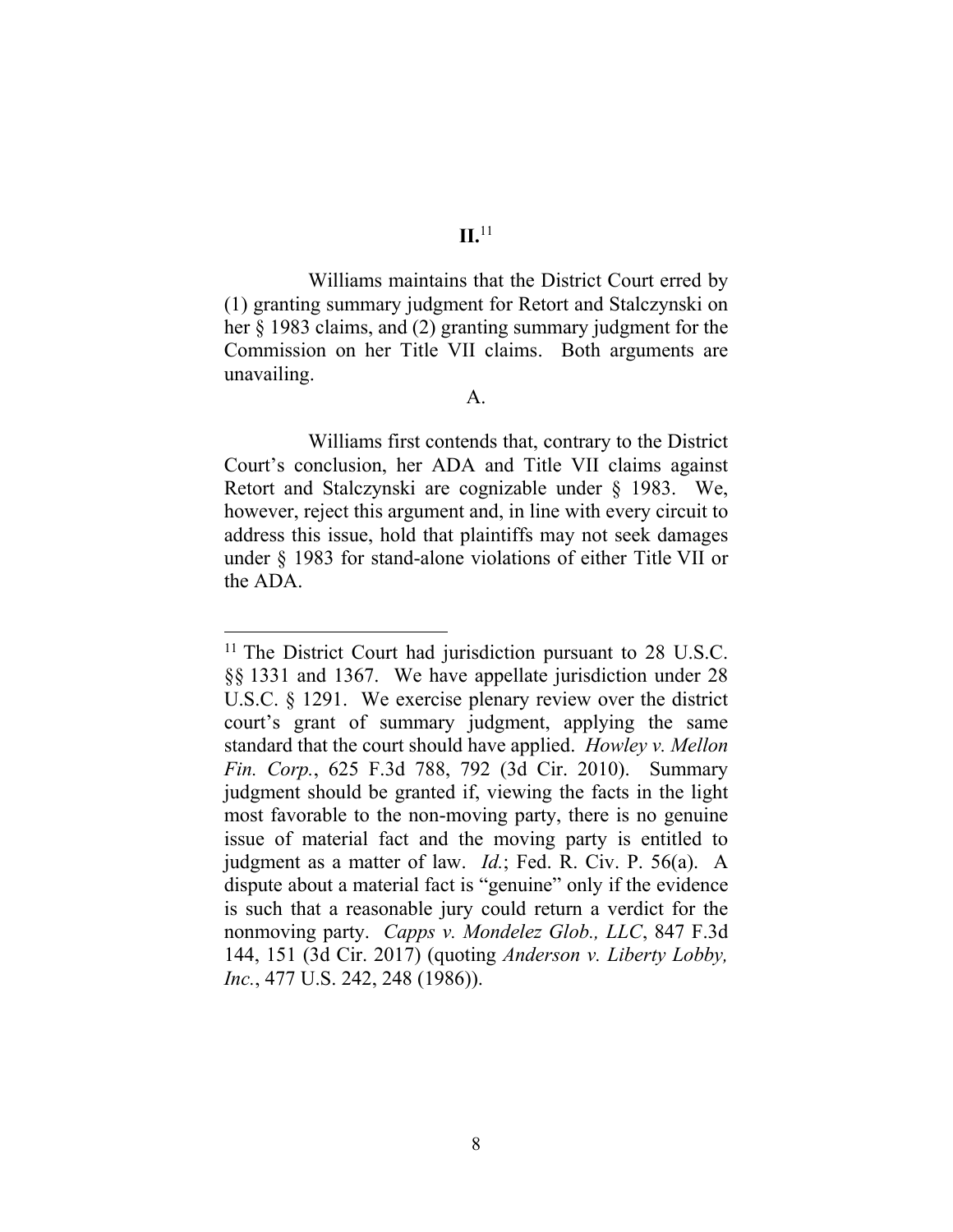Section 1983 reads:

Every person who, under color of any statute, ordinance, regulation, custom, or usage, of any State or Territory or the District of Columbia, subjects, or causes to be subjected, any citizen of the United States or other person within the jurisdiction thereof to the deprivation of any rights, privileges, or immunities secured by the Constitution and laws, shall be liable to the party injured in an action at law, suit in equity, or other proper proceeding for redress . . . .<sup>12</sup>

It is well settled that § 1983 does not confer any substantive rights, but merely "provides a method for vindicating federal rights elsewhere conferred."<sup>13</sup> Even when an independent federal right exists, however, Congress may choose to foreclose a remedy under § 1983, either by expressly "forbidding recourse to § 1983 in the statute itself," or by "creating a comprehensive enforcement scheme that is incompatible with individual enforcement under  $\S$  1983."<sup>14</sup> In determining whether a § 1983 action is disallowed, "[t]he crucial consideration is what Congress intended." 15

<sup>12</sup> 42 U.S.C. § 1983.

 $\overline{a}$ 

<sup>13</sup> *Hildebrand v. Allegheny Cty.*, 757 F.3d 99, 104 (3d Cir. 2014) (quoting *Albright v. Oliver,* 510 U.S. 266, 271 (1994)).

<sup>14</sup> *Blessing v. Freestone*, 520 U.S. 329, 341 (1997).

<sup>15</sup> *Fitzgerald v. Barnstable Sch. Comm.*, 555 U.S. 246, 252 (2009) (quoting *Smith v. Robinson*, 468 U.S. 992, 1012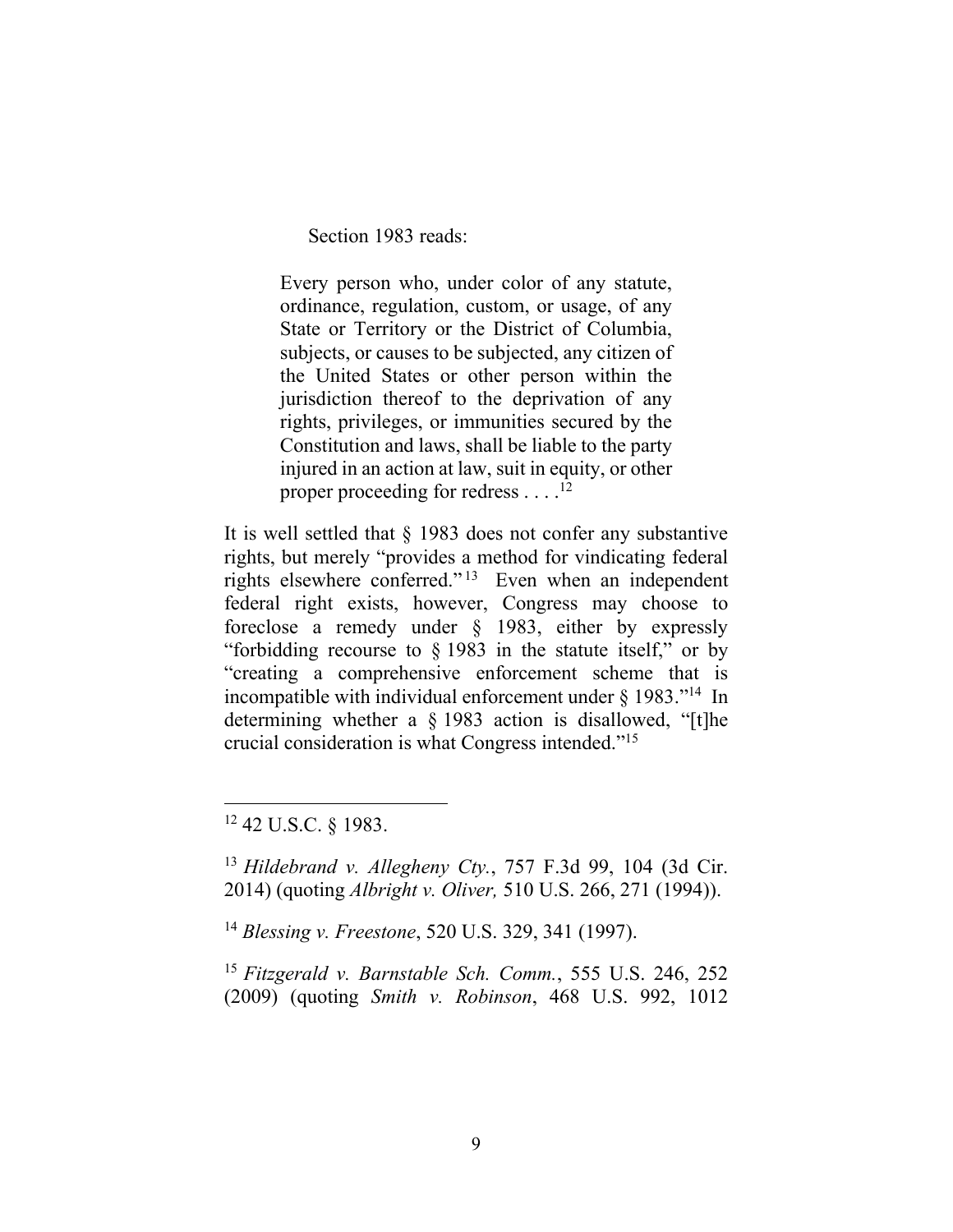Both Title VII—which prohibits employment discrimination based on an individual's race, color, religion, sex, or national origin <sup>16</sup>—and the ADA—which prohibits employment discrimination based on an individual's disability  $17$  —utilize the same comprehensive remedial scheme. 18 As relevant here, in states with an agency authorized to grant relief for prohibited employment discrimination, like Pennsylvania, employees must resort to that state remedy.<sup>19</sup> Employees must also file a "charge" with the EEOC within 300 days of the alleged unlawful employment practice, or within 30 days after receiving notice that the analogous state agency

 $16$  42 U.S.C. § 2000e-2(a).

 $\overline{a}$ 

 $17$  42 U.S.C. § 12101(b)(1).

<sup>18</sup> 42 U.S.C. § 12117(a); *see Apsley v. Boeing Co.*, 691 F.3d 1184, 1210 (10th Cir. 2012) ("Under both Title VII and the ADA, exhaustion of administrative remedies is a prerequisite to suit."); *Buck v. Hampton Twp. Sch. Dist.*, 452 F.3d 256, 260 (3d Cir. 2006).

<sup>19</sup> *Watson v. Eastman Kodak Co.*, 235 F.3d 851, 854 (3d Cir. 2000) (citing 42 U.S.C. § 2000e-5(c)). Indeed, "a Title VII plaintiff must wait 60 days after proceedings have commenced under state or local law to file a charge with the EEOC, unless such proceedings have earlier terminated." *Nat'l R.R. Passenger Corp. v. Morgan*, 536 U.S. 101, 119 (2002) (citing 42 U.S.C. § 2000e-5(c)).

<sup>(1984));</sup> *City of Rancho Palos Verdes, Cal. v. Abrams*, 544 U.S. 113, 120 (2005) (same).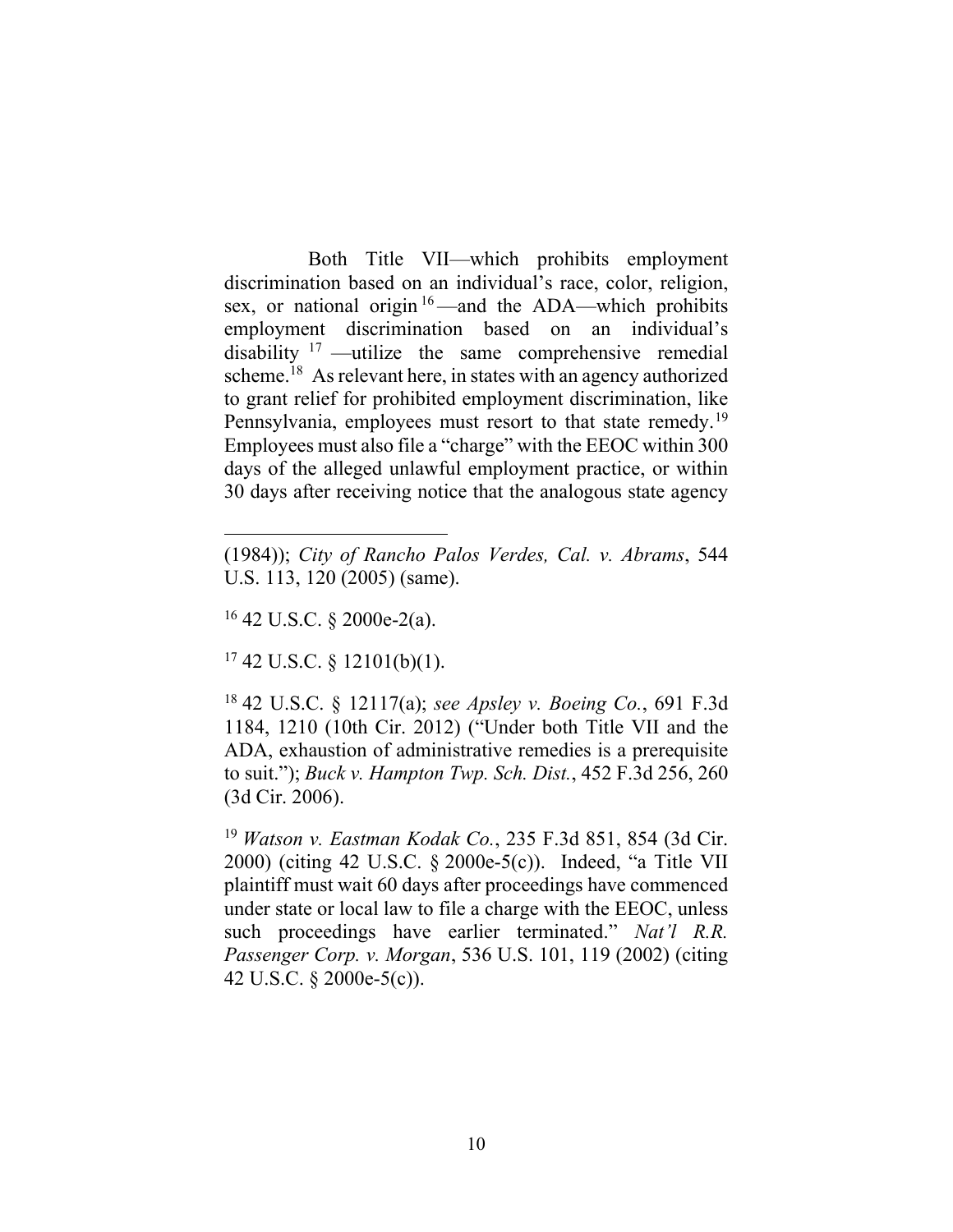has terminated proceedings, whichever is earlier. 20 The purpose of this exhaustion requirement is "to give the administrative agency the opportunity to investigate, mediate, and take remedial action." 21 Indeed, if "there is reasonable cause to believe that the charge is true," the EEOC must attempt to "eliminate any such alleged unlawful employment practice by informal methods of conference, conciliation, and persuasion." 22 And if that process fails, the EEOC (or the Attorney General) may either bring suit in federal court, or, alternatively, notify the employee so that he or she may institute an employment discrimination suit within 90 days.<sup>23</sup>

In stark contrast, § 1983 has only a one-step "remedial scheme": plaintiffs may file § 1983 suits directly in

 $22$  42 U.S.C. § 2000e-5(b).

 $\overline{a}$ 

<sup>23</sup> 42 U.S.C. § 2000e-5(f)(1); *see McGovern v. City of Phila.*, 554 F.3d 114, 115 n.1 (3d Cir. 2009) ("A claimant is required to file a Title VII suit within 90 days of receiving a Right to Sue Letter."). Where, as here, the employer is a "government, governmental agency, or political subdivision", "the [EEOC] shall take no further action and shall refer the case to the Attorney General who may bring a civil action against such respondent in the appropriate United States district court." 42 U.S.C.  $\S$  2000e-5(f)(1).

<sup>20</sup> *See* 42 U.S.C. § 2000e-5(e)(1); *Noel v. Boeing Co.*, 622 F.3d 266, 270 (3d Cir. 2010).

<sup>21</sup> *Fowlkes v. Ironworkers Local 40*, 790 F.3d 378, 384 (2d Cir. 2015) (quoting *Brown v. Coach Stores, Inc.,* 163 F.3d 706, 712 (2d Cir. 1998)).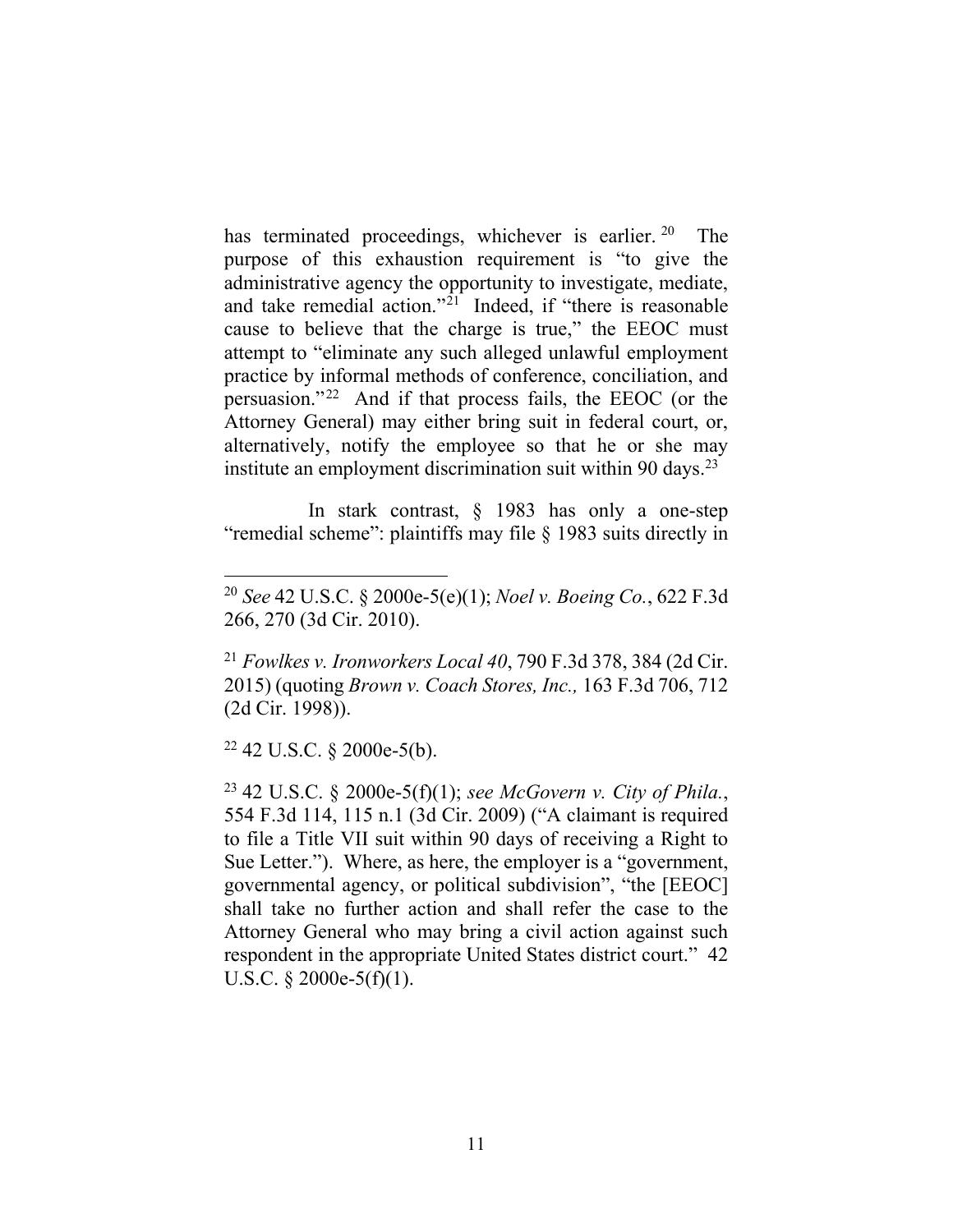federal court.<sup>24</sup> There is neither an administrative process to be exhausted<sup>25</sup> nor any mechanism by which discriminatory practices may be informally resolved with an administrative agency.

Given these respective statutes, Congress's intent is clear. Allowing pure Title VII and ADA claims under § 1983 would thwart Congress's carefully crafted administrative scheme by throwing open a back door to the federal courthouse when the front door is purposefully fortified.<sup>26</sup> Moreover, while Title VII and the ADA impose liability only on *employers*, permitting a plaintiff to sue under § 1983 based on

 $\overline{a}$ <sup>24</sup> *See Fitzgerald v. Barnstable Sch. Comm.*, 555 U.S. 246, 254 (2009) (noting that § 1983 provides "a direct route to court"); *Keller v. Prince George's Cty.*, 827 F.2d 952, 955 (4th Cir. 1987) ("A Title VII claimant must also exhaust her state and federal administrative remedies before being allowed to proceed to federal court; § 1983 has no similar exhaustion requirement.").

<sup>&</sup>lt;sup>25</sup> Of course, some plaintiffs may have administrative exhaustion requirements independent of § 1983. The Prison Litigation Reform Act, for example, "mandates that prisoners exhaust internal prison grievance procedures before filing suit." *Small v. Camden Cty.*, 728 F.3d 265, 268 (3d Cir. 2013) (citing 42 U.S.C. § 1997e(a)).

<sup>26</sup> *See Smith v. Robinson*, 468 U.S. 992, 1024 (1984) ("It would make little sense for Congress to have established such a detailed and comprehensive administrative system and yet allow individuals to bypass the system, at their option, by bringing suits directly to the courts under [ ] § 1983.").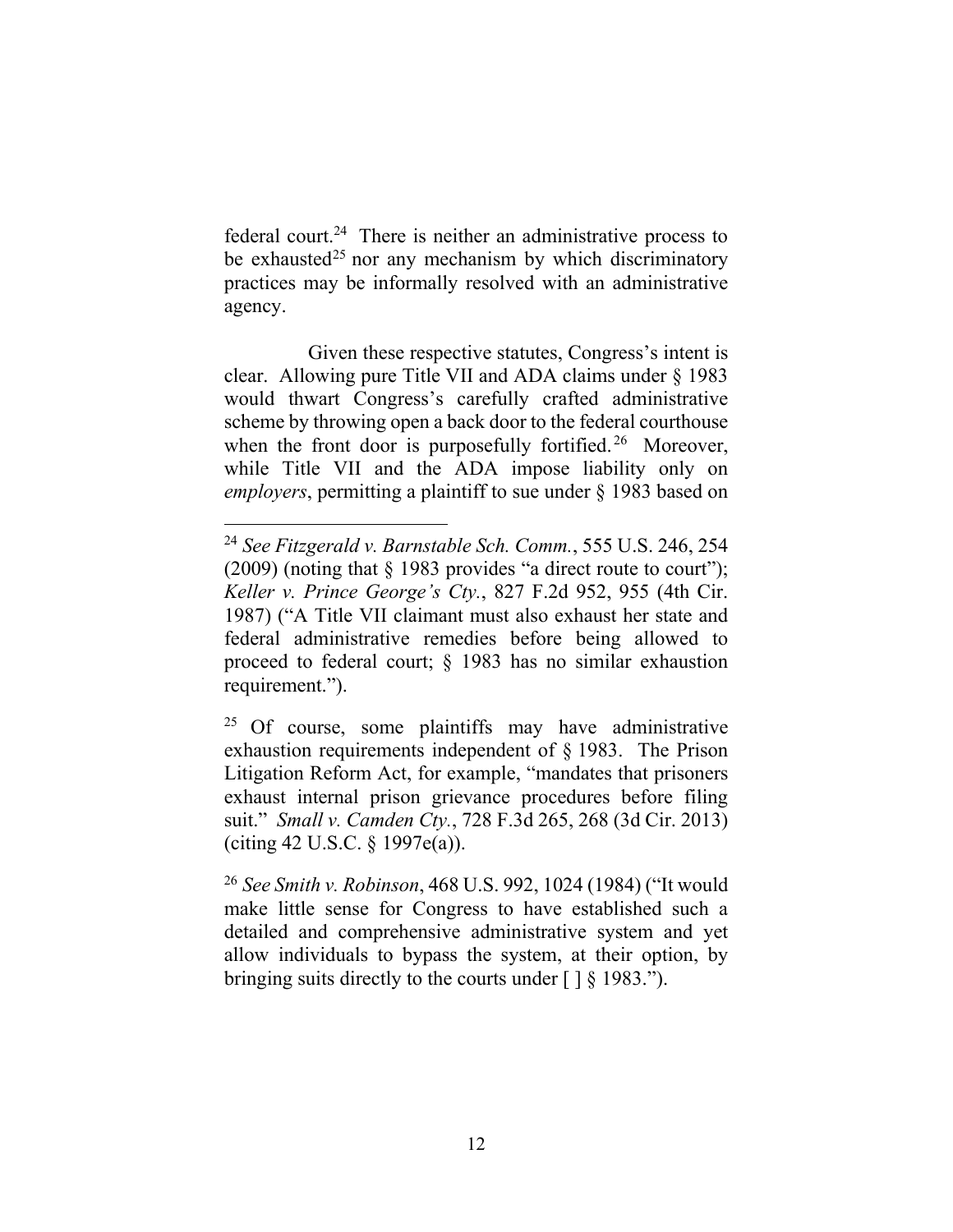violations of these same statutes would open *individuals*, like Retort and Stalczynski here, to employment discrimination suits.<sup>27</sup> As the Supreme Court has advised, our primary inquiry is whether "the statutes at issue require[] plaintiffs to comply with particular procedures and/or to exhaust particular administrative remedies prior to filing suit."<sup>28</sup> Title VII and the ADA do exactly that.

This conclusion is not only supported but compelled by other cases in this area. The Supreme Court, for instance, has routinely found that analogous administrative schemes have precluded  $\S$  1983 actions seeking to remedy violations of those schemes alone. In *City of Rancho Palos Verdes, California v. Abrams*, the Court held that the "complex and novel statutory scheme" of the Telecommunications Act of

<sup>27</sup> *See Roman-Oliveras v. P.R. Elec. Power Auth.*, 655 F.3d 43, 52 (1st Cir. 2011) ("Title I of the ADA, like Title VII of the Civil Rights Act, addresses the conduct of employers only and does not impose liability on co-workers." (internal quotation marks and citation omitted)); *Koslow v. Commonwealth of Pennsylvania*, 302 F.3d 161, 178 (3d Cir. 2002) (noting that there is no individual liability under the Title I of the ADA); *Sheridan v. E.I. DuPont de Nemours & Co.*, 100 F.3d 1061, 1078 (3d Cir. 1996) (en banc) ("Congress did not intend to hold individual employees liable under Title VII.").

<sup>28</sup> *Fitzgerald*, 555 U.S. at 254 (drawing this principle from prior Supreme Court cases); *see also Hildebrand*, 757 F.3d at 108 ("The Supreme Court has consistently indicated that the comprehensiveness of a statute's remedial scheme is the primary factor in determining congressional intent.").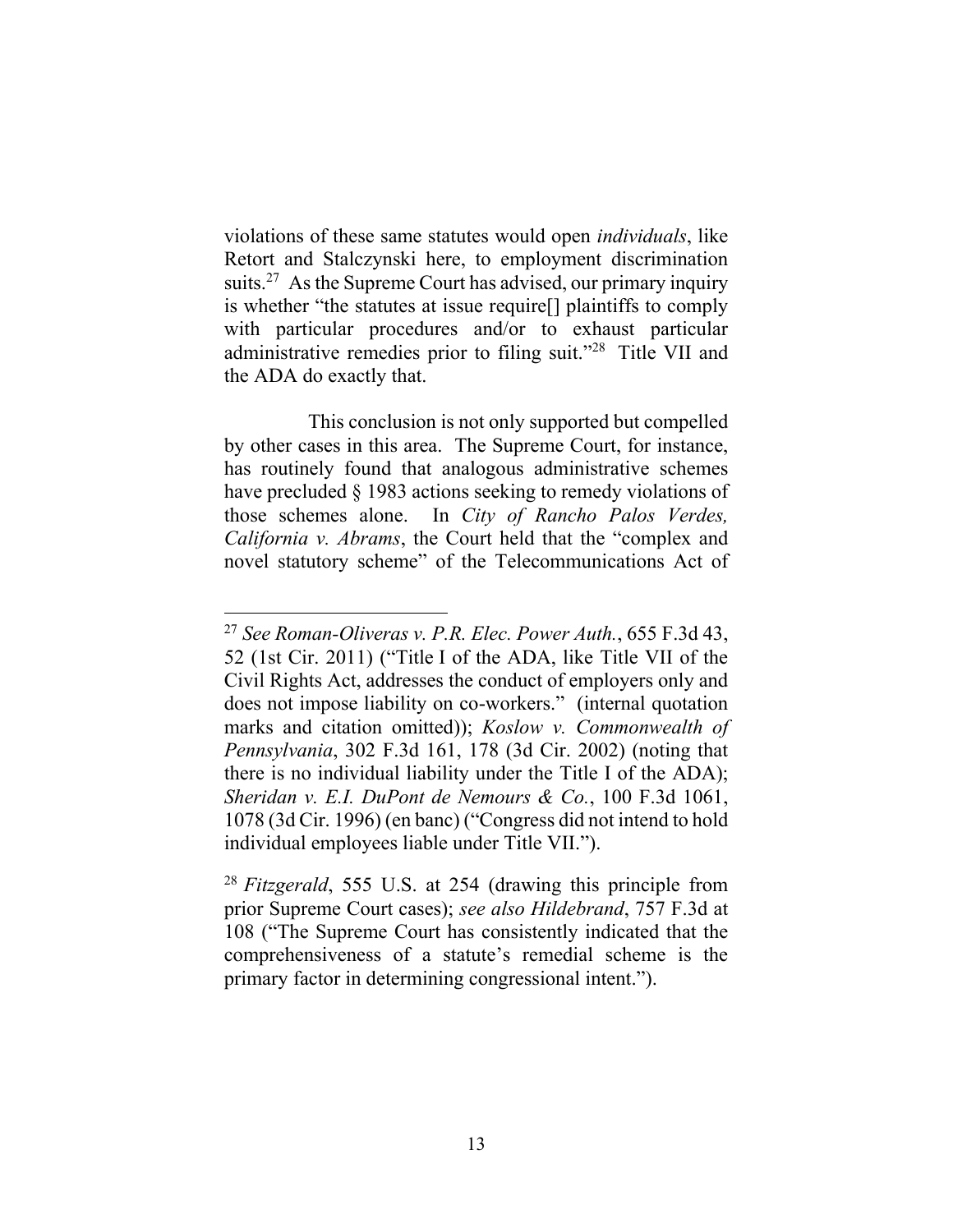1996 prohibits suits under  $\S$  1983.<sup>29</sup> And in the seminal case of *Middlesex County Sewerage Authority v. National Sea Clammers Association*, the Court similarly found that the "unusually elaborate enforcement provisions" of the Federal Water Pollution Control Act Amendments of 1972 and the Marine Protection, Research, and Sanctuaries Act of 1972 forbid § 1983 actions.<sup>30</sup> Following the Supreme Court's lead, this Court has correspondingly held that comprehensive remedial schemes akin to Title VII and the ADA forestall actions under  $\S$  1983.<sup>31</sup> And, indeed, every circuit to consider this exact question has held that, while a plaintiff may use [§](https://1.next.westlaw.com/Link/Document/FullText?findType=L&pubNum=1000546&cite=42USCAS2000E-16&originatingDoc=I226326e003a511e79f02f3f03f61dd4d&refType=LQ&originationContext=document&transitionType=DocumentItem&contextData=(sc.Default)) 1983 "as a vehicle for vindicating rights independently conferred by the Constitution,"<sup>32</sup> Title VII and ADA statutory

 $\overline{a}$ 

<sup>32</sup> *Henley v. Brown*, 686 F.3d 634, 642 (8th Cir. 2012).

<sup>29</sup> 544 U.S. 113, 127 (2005)

<sup>30</sup> 453 U.S. 1, 13-18 (1981); *see Smith*, 468 U.S. at 1009-16 (holding that the "comprehensive scheme" of the Education of the Handicapped Act ("EHA") precludes § 1983 suits based on violations of the Due Process Clause and the Equal Protection Clause because they are nearly identical to EHA claims).

<sup>31</sup> *See, e.g.*, *Hildebrand*, 757 F.3d at 109 (holding that the "comprehensive remedial scheme" of the Age Discrimination in Employment Act precludes § 1983 suits); *A.W. v. Jersey City Pub. Sch.*, 486 F.3d 791, 806 (3d Cir. 2007) (en banc) (holding that the "comprehensive remedial scheme" of the Individuals with Disabilities Education Act and the Rehabilitation Act precludes some § 1983 suits).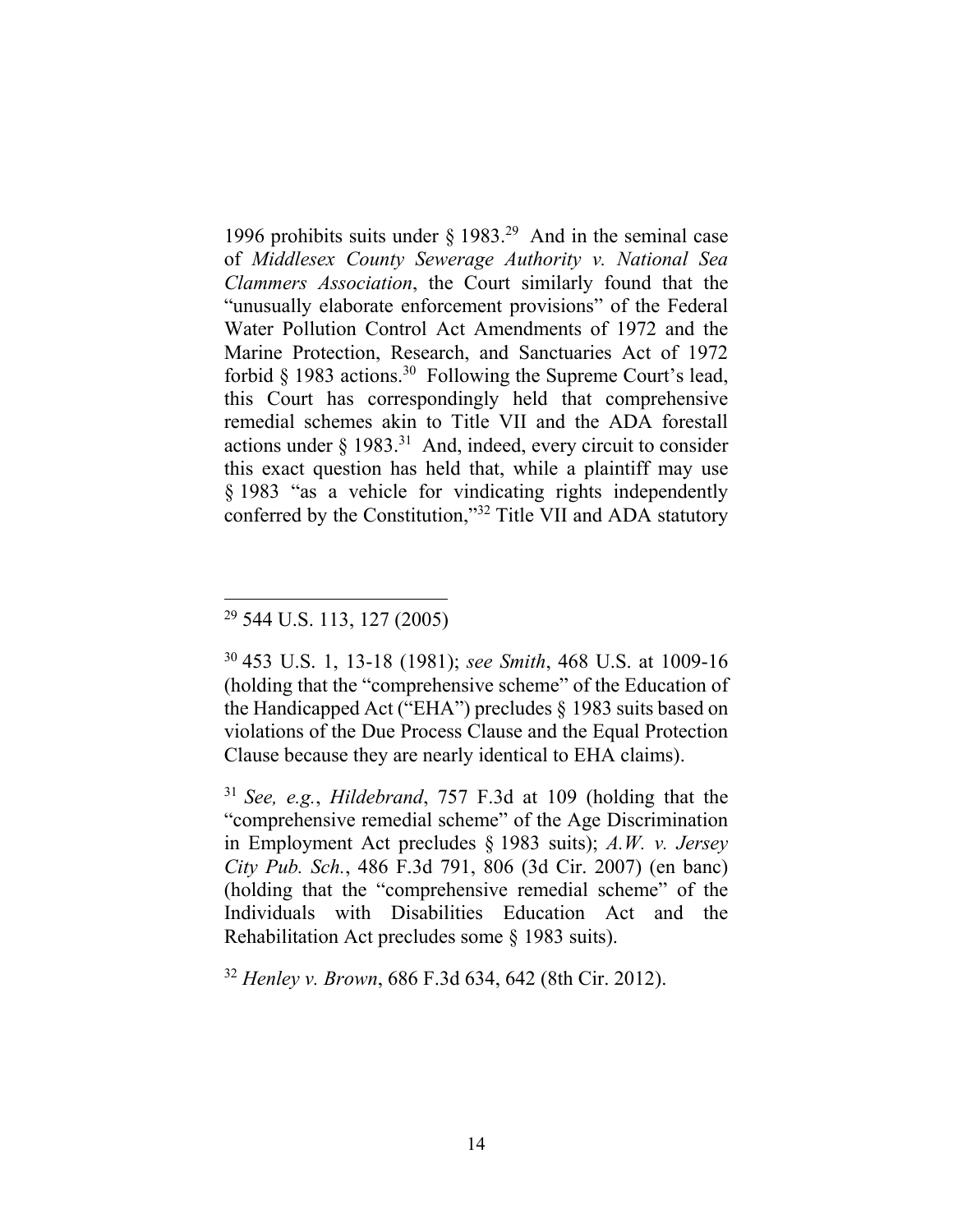<span id="page-14-0"></span>rights cannot be vindicated through  $\S$  1983.<sup>33</sup>

 $\overline{a}$ 

Accordingly, we conclude that Williams may not seek damages against Retort and Stalczynski under § 1983 for statutory violations of either Title VII or the ADA, standing alone.<sup>34</sup>

<sup>33</sup> Title VII: *Levin v. Madigan*, 692 F.3d 607, 620 n.4 (7th Cir. 2012); *Henley*, 686 F.3d at 642; *Johnson v. City of Fort Lauderdale*, 148 F.3d 1228, 1231 (11th Cir. 1998); *Southard v. Tex. Bd. of Criminal Justice*, 114 F.3d 539, 549-50 (5th Cir. 1997); *Notari v. Denver Water Dep't*, 971 F.2d 585, 587 (10th Cir. 1992); *see Stilwell v. City of Williams*, 831 F.3d 1234, 1250 (9th Cir. 2016); *Weberg v. Franks*, 229 F.3d 514, 522 (6th Cir. 2000); *Annis v. Cty. of Westchester, N.Y.*, 36 F.3d 251, 254 (2d Cir. 1994); *Beardsley v. Webb*, 30 F.3d 524, 527 (4th Cir. 1994).

ADA: *Tri-Corp Hous. Inc. v. Bauman*, 826 F.3d 446, 449 (7th Cir.), *cert. denied*, 137 S. Ct. 592 (2016); *Vinson v. Thomas*, 288 F.3d 1145, 1156 (9th Cir. 2002); *Alsbrook v. City of Maumelle*, 184 F.3d 999, 1011 (8th Cir. 1999) (en banc); *Holbrook v. City of Alpharetta, Ga.*, 112 F.3d 1522, 1531 (11th Cir. 1997).

 $34$  Given that Williams premised her § 1983 claims solely on violations of Title VII and the ADA, we need not address whether a plaintiff may allege independent *constitutional* violations under § 1983 based on the same underlying facts. At least in the Title VII context, however, there is a strong argument that plaintiffs may advance an employment discrimination claim under § 1983 based on an Equal Protection Clause violation, either concurrently with, or independent of, a Title VII violation. *See* cases cited, *supra,*